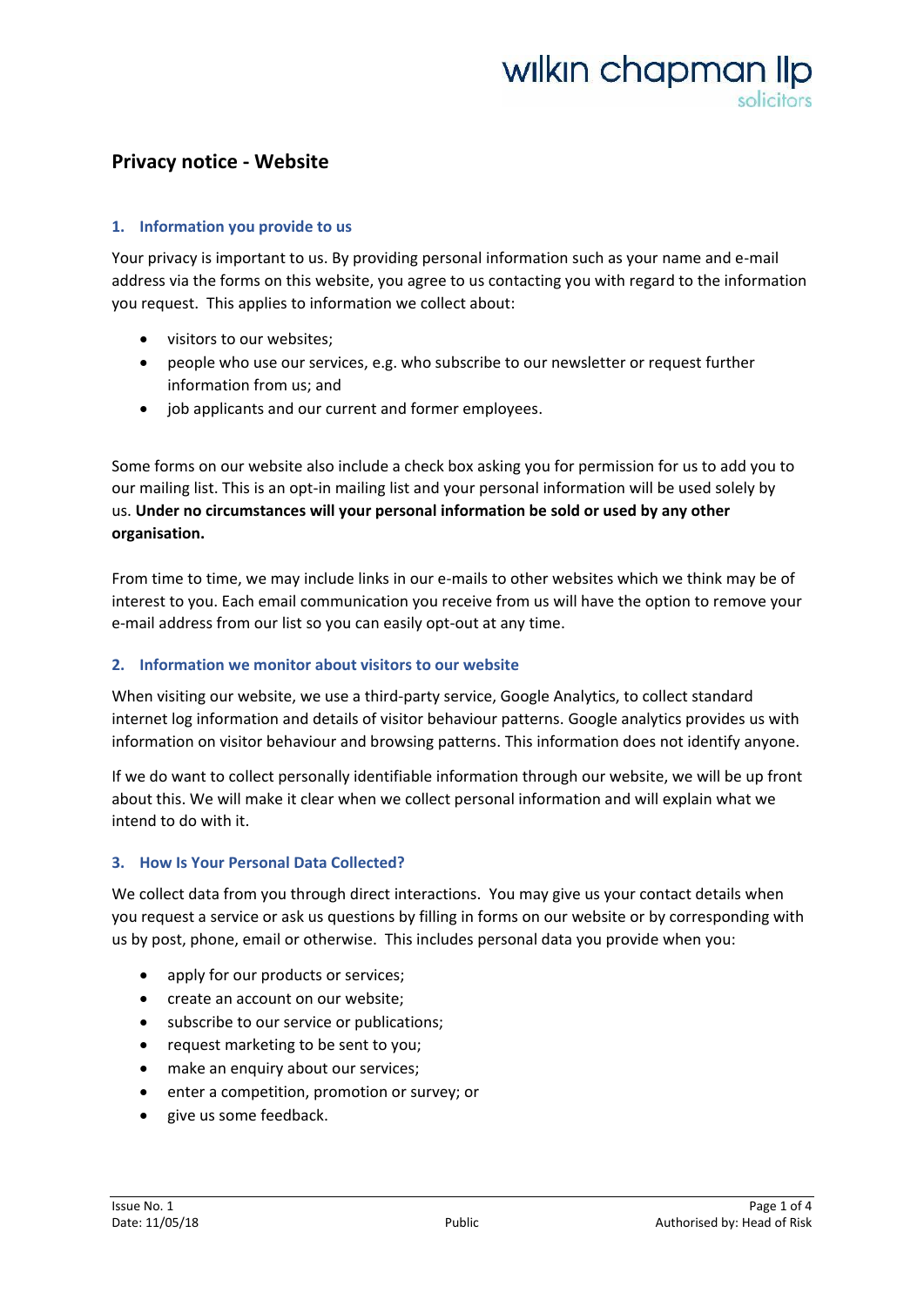### **4. Cookies**

During the course of any visit to our website, the pages you see, along with a short text file called a 'cookie', are downloaded to your computer. Many websites do this because cookies facilitate useful features such as the ability to identify whether a user has successfully logged into the website, or to find out whether the computer (and probably its user) has visited the website before.

You can set your browser to reject all cookies however, this may render some areas of our website not to function properly.

### **5. E-newsletters and E-communications**

We use a third-party provider, Mailchimp, to deliver our regular e-communications. We gather statistics around email opening and 'clicks' using industry standard technologies to help us monitor and improve our e-newsletter. Go to<https://mailchimp.com/legal/privacy/> to see Mailchimp's privacy policy.

Through all our electronic communications, we provide you with the opportunity to opt-out from receiving marketing emails from us at any time. We will do this immediately upon receipt of the notification in line with The Privacy and Electronic Communications (EC Directive) Regulations 2003.

### **6. Website hosting and content management**

We use a third-party service provider, Cursor Ltd, to host our website and content management system and provide web security and web performance improvements. Cursor will not collect or use your information and have been vetted to ensure their privacy policies are adequate in line with General Data Protection Regulation (GDPR).

### **7. People who contact us via social media**

We use a third-party provider, Hootsuite, to manage our social media interactions.

If you send us a private or direct message via social media the message will be stored by Hootsuite for three months. It will not be shared with any other organisations.

You can read Hootsuite's privacy policy here: <https://hootsuite.com/legal/privacy>

### **8. Helpline and monitored phone numbers**

Wilkin Chapman LLP use a small number of monitored phone numbers in some of its print advertising. This service is provided by Smart Numbers [\(www.smart-numbers.net\)](http://www.smart-numbers.net/) and allows us to analyse the effectiveness of offline advertising and monitor the number of calls received.

### **9. People who email us**

Any email sent to us, including any attachments, may be monitored and used by us for reasons of security and for monitoring compliance. Email monitoring or blocking software may also be used.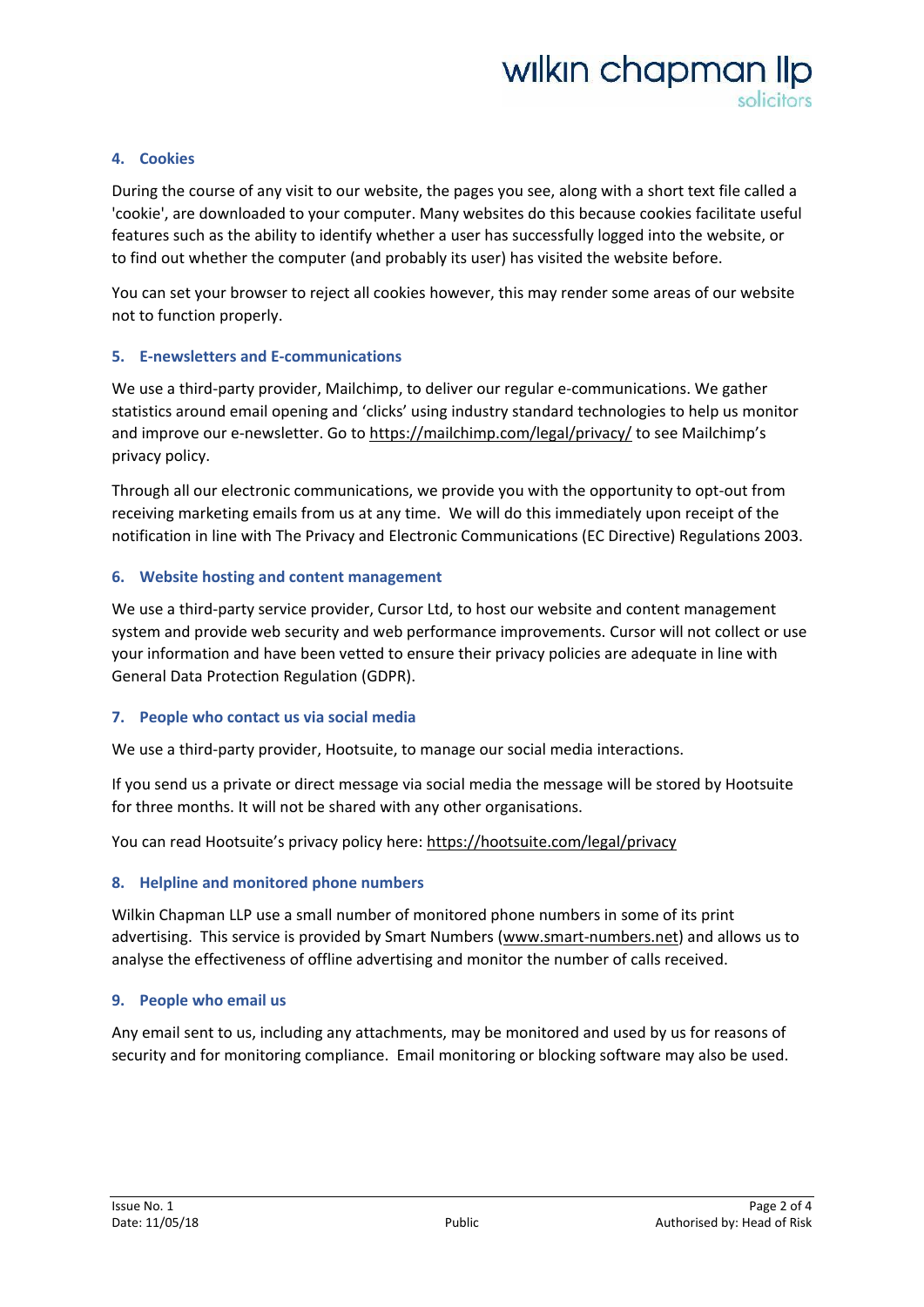### **10. Your rights**

Under the GDPR, you have rights as an individual which you can exercise in relation to the information we hold about you. You can read more about these rights on the ICO website: <https://ico.org.uk/for-the-public/is-my-information-being-handled-correctly/>

### **11. Complaints or queries**

Wilkin Chapman tries to meet the highest standards when collecting and using personal information. For this reason, we take any complaints we receive about this very seriously. We encourage people to bring it to our attention if they think that our collection or use of information is unfair, misleading or inappropriate.

This privacy notice does not provide exhaustive details of all aspects of Wilkin Chapman's collection and use of personal information. However, we are happy to provide any additional information or explanation needed. Any requests for this should be sent to the address below.

If you want to make a complaint about the way we have processed your personal information, you can contact us by emailing: compliance@wilkinchapman.co.uk

### **12. Access to personal information**

Wilkin Chapman LLP tries to be as open as it can be in terms of giving people access to their personal information. Individuals can find out if we hold any personal information by making a 'subject access request'. If we do hold information about you we will, where proportionate to do so:

- give you a description of it;
- tell you why we are holding it;
- tell you who it could be disclosed to; and
- let you have a copy of the information in an intelligible form.

To request details of any personal information that Wilkin Chapman may hold, or to correct any of your personal data, you should contact us in writing addressing it to our Compliance Officer at the address provided below, or by emailing compliance@wilkinchapman.co.uk

### **13. Disclosure of personal information**

In many circumstances we will not disclose personal data without consent. However, when we investigate a complaint, for example, we will need to share personal information with the organisation concerned and with other relevant bodies.

Please contact us if you would like further information relating to the following:

- circumstances where we can pass on personal data without consent for example, to prevent and detect crime and to produce anonymised statistics;
- our instructions to staff on how to collect, use and delete personal data; and how we check that the information we hold is accurate and up to date.